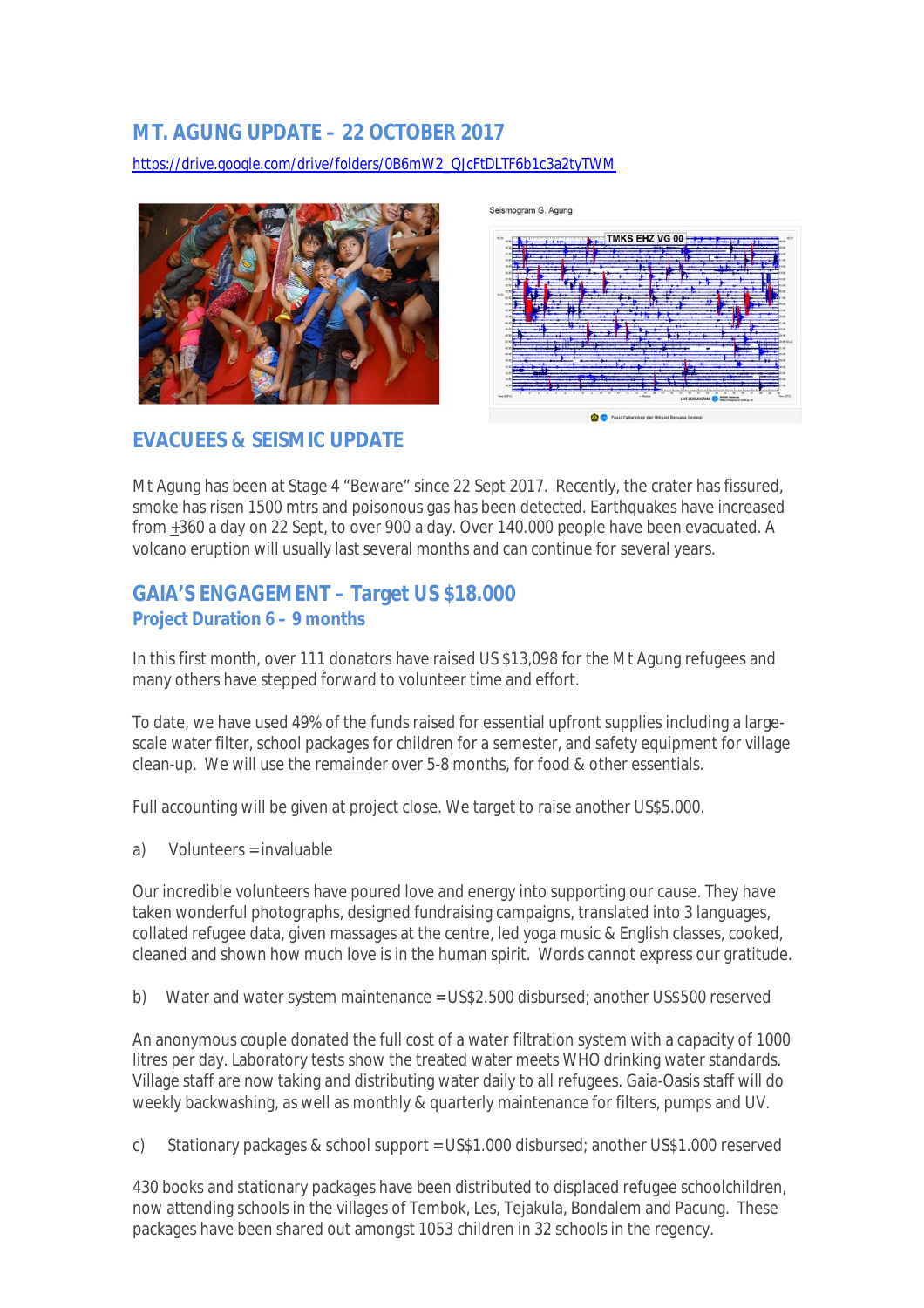However, the schools are finding that the displaced children are not integrating. Many students attend for a few days and then stop coming, some feel less confident in their new environment. The Education Department is considering offering afternoon classes for refugee children only. They will redeploy teachers from the evacuated regions near Mt Agung, and use the facilities and schools in the host regency.

Pending a solution, the Centre will invite teachers to teach on-site. Gaia-Oasis will direct funds wherever required to ensure the most support for children to obtain schooling.

d) Food, Gas & logistics: US\$1.200 disbursed; US\$5.000 reserved; US\$2.800 to be raised

#### Food

The logistics supply post in Tejakula caters for 21.000 refugees housed in 3 districts. Recently, provisions have dropped dramatically as donors have decreased from over 50 a day when the crisis started, to 2-3 a day in the last week. Although government has promised supplies, officials have privately said that supplies are being prioritized for after the volcano erupts. When we checked a few days ago, there was not a single egg, no onions or garlic, some dried chilies, some baskets of chayotes and old sweet potatoes. Rice was plentiful. We were asked to provide instant noodles (easier to distribute) and MSG (requested by refugees); we respectfully declined.

We supplied eggs, dried anchovies, bulbs of garlic & onions; and have assured the Logistics Post that we will try to step in when supplies are low. We will do another drop next week, just prior to the important festival of Galungan (the Victory of Good over Evil).

#### Gas & logistics

Cooking gas & the logistics truck look likely to be fixed, ongoing expenses over the next 6 months. Fortunately we obtained good prices for gas, however we will continue to try to get regular gas supplies from Pertamina, the national Oil & Gas company. Ideas for viable alternatives e.g. solar powered BBQ grills and how to obtain these would be very welcome.

The pickup truck is used to transport food medical & other supplies from the central logistics depot, to distribute supplies to the evacuees living outside the Village Hall, for trips to the regency capital, and for other village and refugee requirements. We see this as a vital, ongoing need.

e) Waste, Health & Safety = US\$1.500 disbursed, US\$2.200 to be raised

Gaia has provided enamel plates, glasses, tin trays and eco-friendly utensils, in an effort to reduce the 1500 sheets of waxed paper and the countless plastic disposable cups used daily. We have also donated vegetables and seedlings from our organic garden, and provided bins for waste separation and for a liquid composter to reduce waste around the centre.

We note with concern that the Village Waste Disposal Unit is unable to cope with the explosion of garbage due to the influx of refugees; waste collectors and drivers are working around the clock, but they have limited equipment and resources, and many refugees are from remote mountain villages where they don't use garbage bins, let alone sort waste. The village is trying to find a solution at Regency level; Gaia has promised to help where we can and will provide dust masks and safety goggles, as these workers will be the first to be called upon to clean up should ashfall hit the village. A village group, JEPRI-LINK, is encouraging refugees to build and use composters.